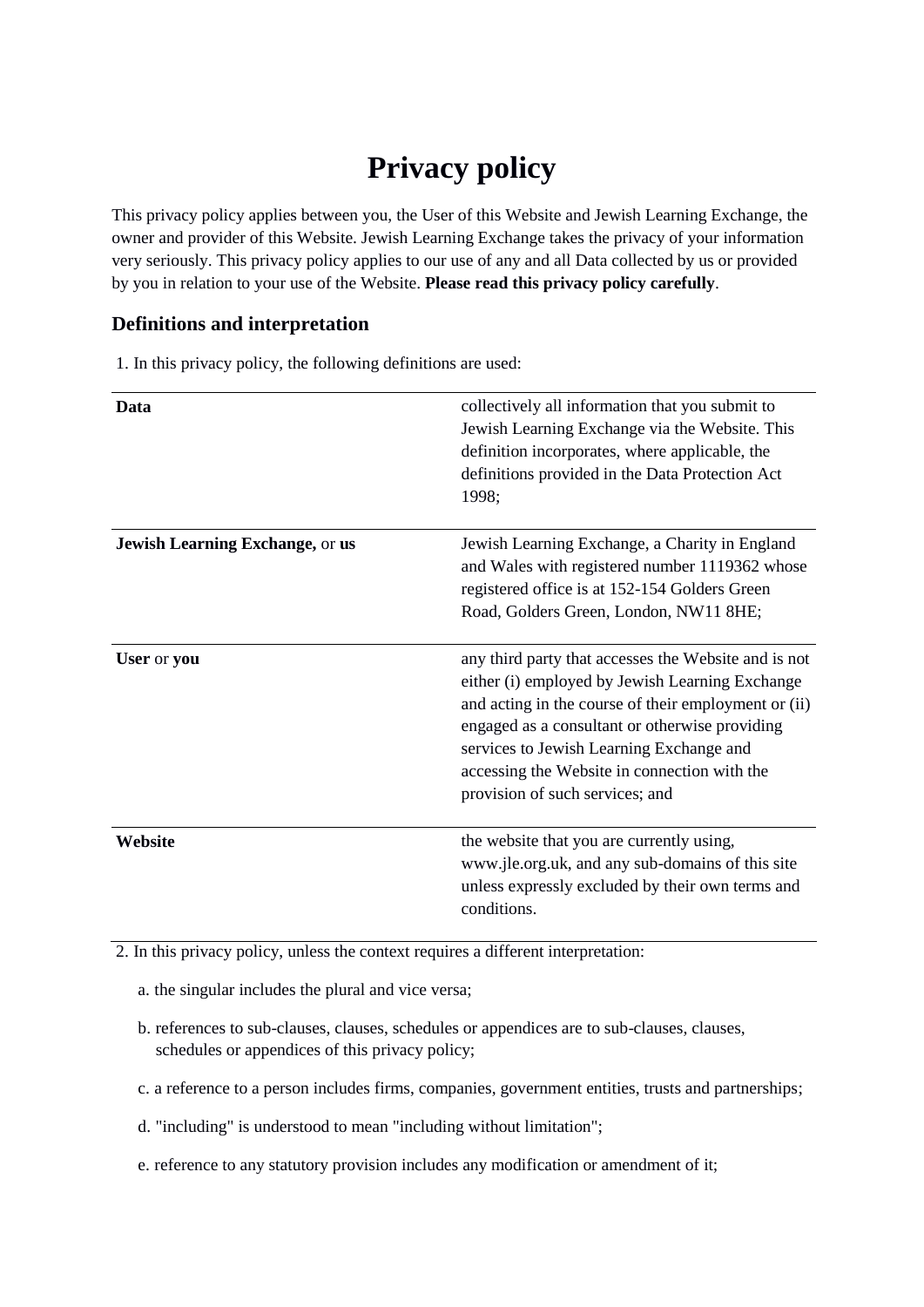f. the headings and sub-headings do not form part of this privacy policy.

# **Scope of this privacy policy**

3. This privacy policy applies only to the actions of Jewish Learning Exchange and Users with respect to this Website. It does not extend to any websites that can be accessed from this Website including, but not limited to, any links we may provide to social media websites.

### **Data collected**

- 4. We may collect the following Data, which includes personal Data, from you:
	- a. Name
	- b. Date of Birth;
	- c. Gender;
	- d. Job Title;
	- e. Profession;
	- f. Contact Information such as email addresses and telephone numbers;
	- g. Demographic information such as post code, preferences and interests;
	- h. Financial information such as credit / debit card numbers;
	- i. in each case, in accordance with this privacy policy.

# **Our use of Data**

- 5. For purposes of the Data Protection Act 1998, Jewish Learning Exchange is the "data controller".
- 6. We will retain any Data you submit for 12 months.
- 7. Unless we are obliged or permitted by law to do so, and subject to any third party disclosures specifically set out in this policy, your Data will not be disclosed to third parties. This does not include our affiliates and / or other companies within our group.
- 8. All personal Data is stored securely in accordance with the principles of the Data Protection Act 1998. For more details on security see the clause below (**Security**).
- 9. Any or all of the above Data may be required by us from time to time in order to provide you with the best possible service and experience when using our Website. Specifically, Data may be used by us for the following reasons:
	- a. internal record keeping;
	- b. improvement of our products / services;
	- c. transmission by email of promotional materials that may be of interest to you;
	- d. contact for market research purposes which may be done using email, telephone, fax or mail.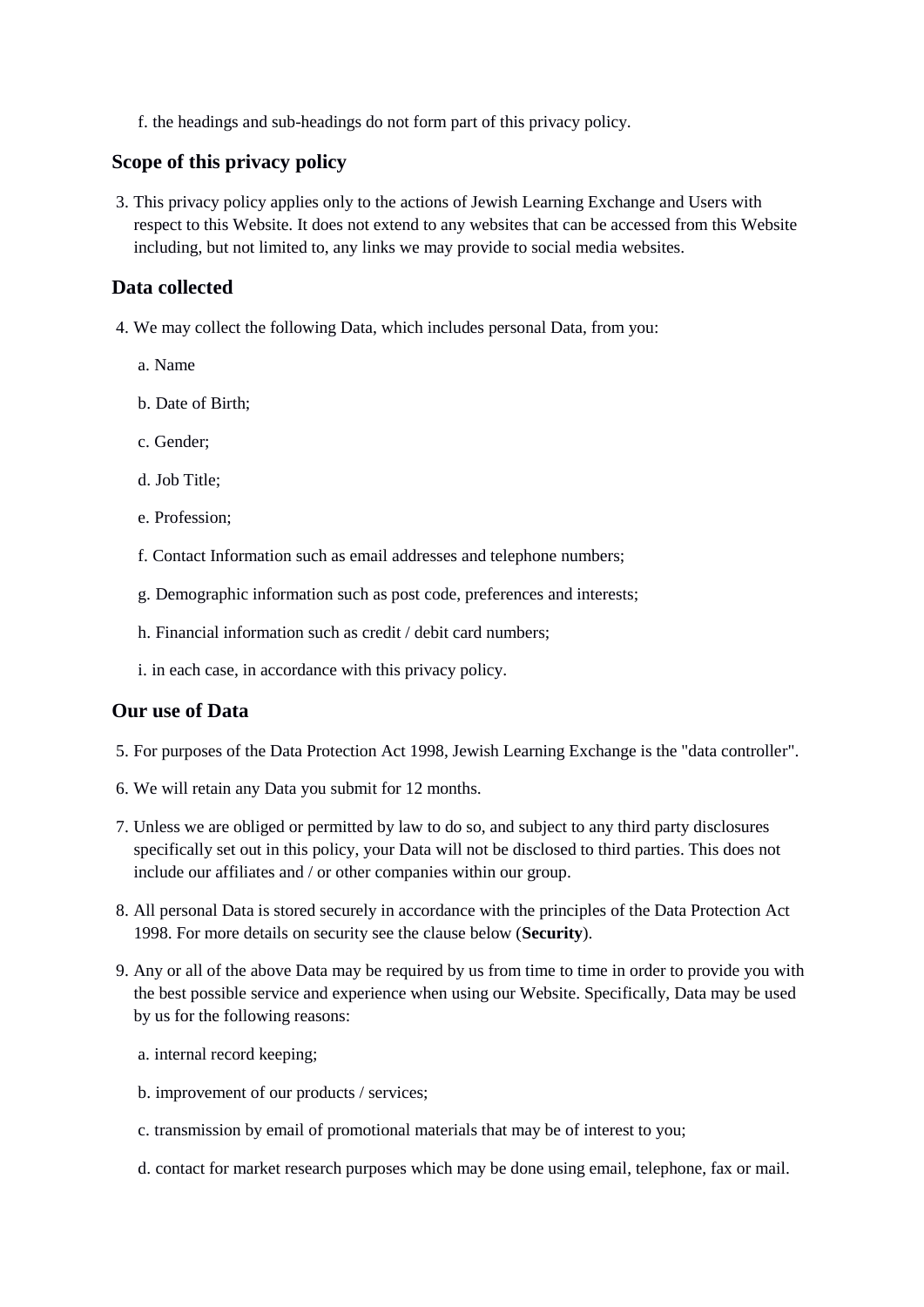Such information may be used to customise or update the Website;

in each case, in accordance with this privacy policy.

#### **Third party websites and services**

10. Jewish Learning Exchange may, from time to time, employ the services of other parties for dealing with certain processes necessary for the operation of the Website. The providers of such services do not have access to certain personal Data provided by Users of this Website.

## **Links to other websites**

11. This Website may, from time to time, provide links to other websites. We have no control over such websites and are not responsible for the content of these websites. This privacy policy does not extend to your use of such websites. You are advised to read the privacy policy or statement of other websites prior to using them.

#### **Changes of business ownership and control**

- 12. Jewish Learning Exchange may, from time to time, expand or reduce our business and this may involve the sale and/or the transfer of control of all or part of Jewish Learning Exchange. Data provided by Users will, where it is relevant to any part of our business so transferred, be transferred along with that part and the new owner or newly controlling party will, under the terms of this privacy policy, be permitted to use the Data for the purposes for which it was originally supplied to us.
- 13. We may also disclose Data to a prospective purchaser of our business or any part of it.
- 14. In the above instances, we will take steps with the aim of ensuring your privacy is protected.

## **Controlling use of your Data**

- 15. Wherever you are required to submit Data, you will be given options to restrict our use of that Data. This may include the following:
- 16. use of Data for direct marketing purposes; and
- 17. sharing Data with third parties.

#### **Functionality of the Website**

18. To use all features and functions available on the Website, you may be required to submit certain Data.

#### **Accessing your own Data**

19. You have the right to ask for a copy of any of your personal Data held by Jewish Learning Exchange (where such Data is held) on payment of a small fee, which will not exceed £0.

# **Security**

20. Data security is of great importance to Jewish Learning Exchange and to protect your Data we